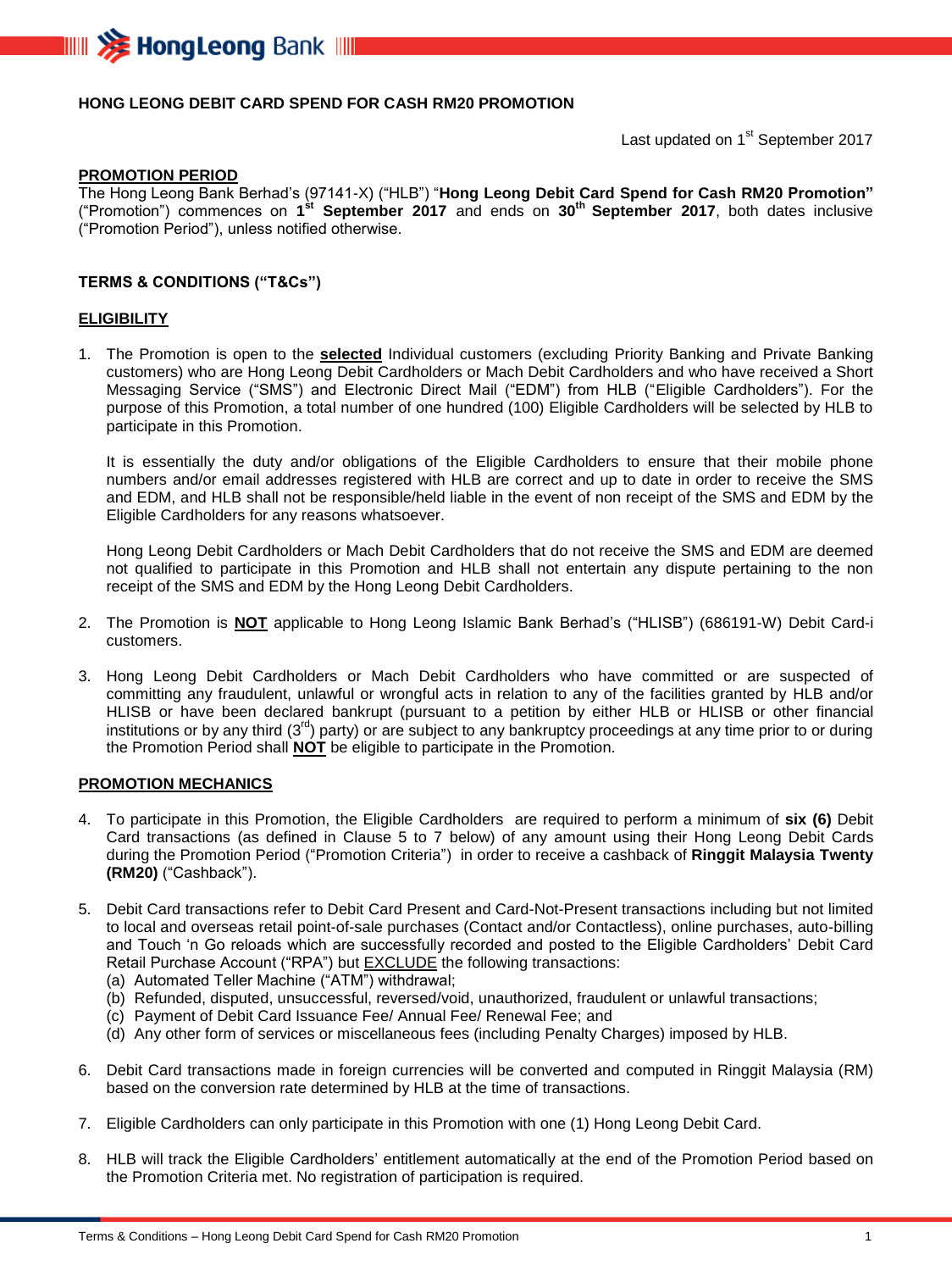

- 9. HLB shall not be liable and responsible for any failure or delay in transmission and/or reflection in the Eligible Cardholders' RPA on the relevant Debit Card transactions which may result in the Eligible Cardholders being omitted from receiving or not entitled to the Cashback for the Promotion.
- 10. Total Cashback payout is capped at **Ringgit Malaysia Two Thousand only (RM2,000)** under this Promotion and it is limited to **one hundred (100)** Eligible Cardholders throughout the Promotion Period. Each Eligible Cardholder is entitled to **Ringgit Malaysia Twenty** (**RM20)** only regardless of the number of Debit Card(s) that he/she has with HLB.
- 11. The Eligible Cardholders' Hong Leong Debit Cards and their accompanying RPA must remain open, active and valid with a minimum account balance of **Ringgit Malaysia Two Hundred (RM200)** from **1 st September 2017** until **31st December 2017** for the purpose of the Cashback crediting, failing which, the Eligible Cardholders shall be disqualified from receiving the Cashback and the Cashback shall be forfeited.
- 12. Cashback will be credited into the Eligible Cardholders' RPA no later than **31st December 2017**. Nevertheless, HLB will not be responsible for any delay in crediting the Cashback.
- 13. The Eligible Cardholders shall be notified by HLB on the successful crediting of Cashback either in writing, by phone, by SMS, by posting the Eligible Cardholders' name and Hong Leong Debit Card number (in masked form) at HLB's Website at [www.hlb.com.my](http://www.hlb.com.my/) ("HLB's Website") or any other methods deemed fit by HLB no later than **31st December 2017**.
- 14. The Eligible Cardholders who do not receive such notification from HLB by **31st December 2017** are deemed **NOT** entitled to the Cashback.
- 15. The Eligible Cardholders shall be responsible to notify HLB in writing no later than **31st January 2018** for nonreceipt of the Cashback, failing which, they shall be deemed to have received and accepted the Cashback from HLB.
- 16. The Eligible Cardholders hereby give their consent to and authorize HLB to disclose their names, mobile phone numbers and email addresses to the appointed vendors for the purposes of the Promotion.
- 17. The SMS and EDM service for this Promotion is provided and supported by M3 Technologies (Asia) Berhad (482772-D) ("M3Tech") and DCatalyst Sendirian Berhad (819292-U) ("DCatalyst") respectively; SMS and EDM vendors officially appointed by HLB.
- 18. The Eligible Cardholders also hereby give their consent to and authorize HLB to disclose or publish their names, Hong Leong Debit Card numbers (in masked form) or photos in media, marketing or advertising materials for the purposes of the Promotion.

## **GENERAL**

- 19. By participating in the Promotion, the Eligible Cardholders:
	- (i) Have read, understood and agreed to be bound by the T&Cs of the Promotion;
	- (ii) Agree that the T&Cs herein, Hong Leong General Terms and Conditions of Accounts and Hong Leong Debit Card Terms and Conditions that govern the RPA and Debit Card transactions respectively, or any relevant terms and conditions HLB may impose from time to time, are read as an entire agreement and the specific T&Cs herein shall prevail if there is any discrepancy;
	- (iii) Agree that the Cashback is non-transferable to any third (3rd) party and non-exchangeable for up-front credit, cheque or benefit-in-kind;
	- (iv) Agree that HLB's decision on all matters relating to the Promotion shall be final, conclusive and binding on all Eligible Cardholders and no further correspondence and/or appeal to dispute HLB's decision shall be entertained; and
	- (v) Agree to access HLB's Website at regular time intervals to view the T&Cs of the Promotion and to ensure to be kept up-to-date on any change or variation to the T&Cs.

20. HLB reserves the right:

- (i) To add, delete, suspend or vary the T&Cs contained herein, either wholly or in part, including but not limited to substituting the Cashback with other offer or product of similar value at its absolute discretion, by way of posting on HLB's Website, or in any other manner which HLB deems practical;
- (ii) To disqualify any Eligible Cardholders for any reason whatsoever as HLB may in its absolute discretion deem fit to participate in the Promotion and/or be entitled to the Cashback; and